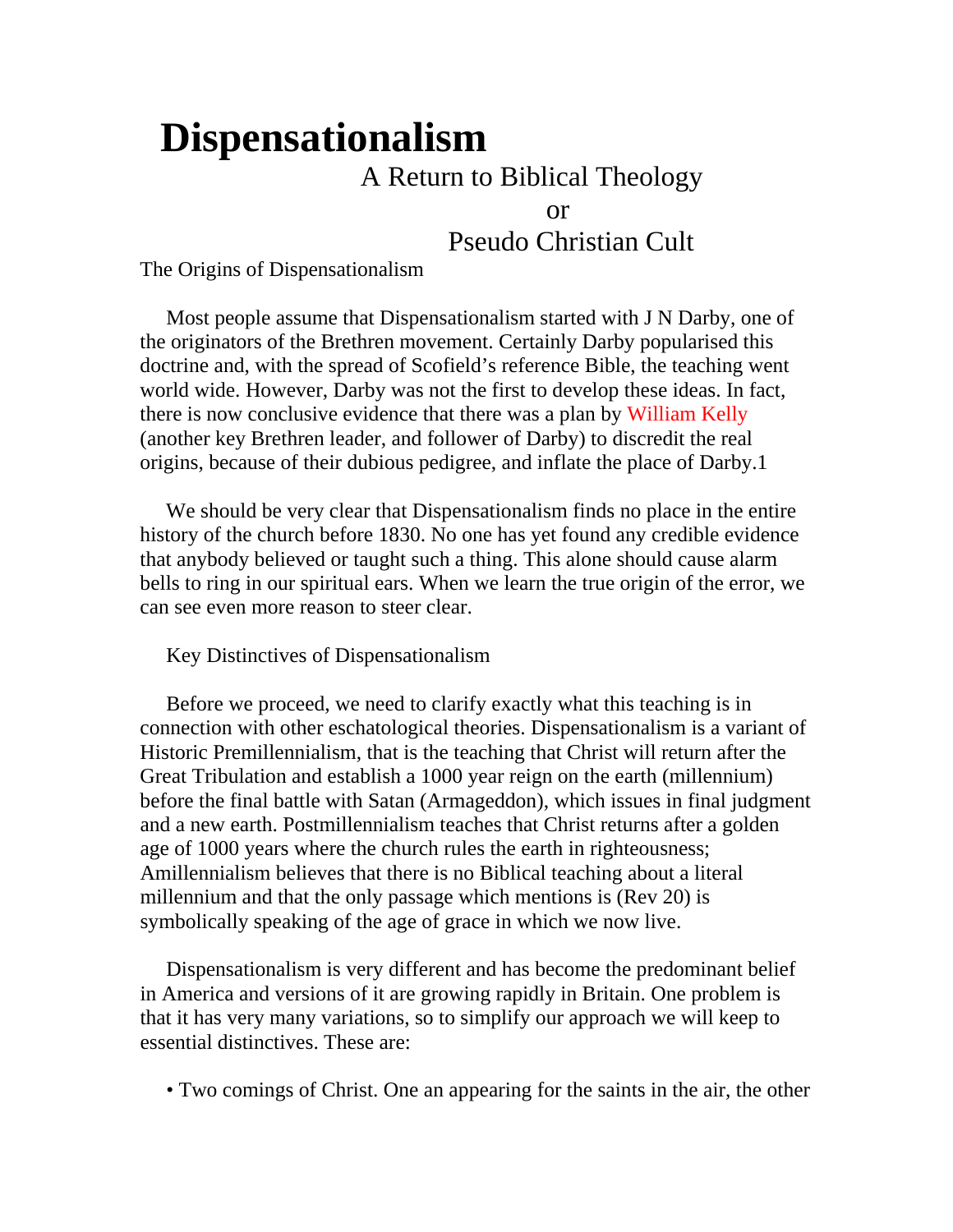a return with the saints. A period of 7 years separates these comings. In this time of tribulation, the Gospel is preached by a remnant of believing Jews and Christians not spiritual enough to be raptured.

 • A secret rapture of some saints before the period of tribulation when the antichrist will arise. This is the key distinctive called the Pre-Tribulation Rapture, (henceforth: pretribulation). This is imminent and could happen at any time.

 • A dichotomy between the church and Israel. Jews are God's true covenant people who will inherit the literal covenant promises, the church is God's stopgap operation which benefits from Jewish promises. This distinction is seen as the most important Dispensational tenet by Dispensationalists Charles Ryrie and John Walvoord.

 • A rigid literal approach to interpretation, especially of prophetic books. This divides the Bible into that which refers to the Kingdom (Israel) and that which speaks of the Church.

 • History is divided into specific dispensations where God deals with men in a certain way. Each of these time periods ends in failure and judgment.

 The most important aspects in evaluating the origin are: the pretribulation rapture and the dichotomy of Israel/Church.

The Origins

Pre 19th century

 Some isolated superficial 'dispensational' statements have appeared throughout history. Some 18th century writers began to systematise some of these ideas e.g: Pierre Poiret and Isaac Watts. No one, however, taught a pretribulation rapture. Everyone believed that the church would go through the Great Tribulation. Claims, of some, to find it in the early church fathers are false. There is some Premillennialism there, but none of the key distinctives of Dispensationalism: there is no separation of the church and Israel and no idea of Christians escaping the tribulation or antichrist by a rapture.

 The earliest form of a 'secret' rapture was the idea of a partial rapture which separated some saints from others after the tribulation. This really was about prioritisation at the second coming, spiritual believers being given priority over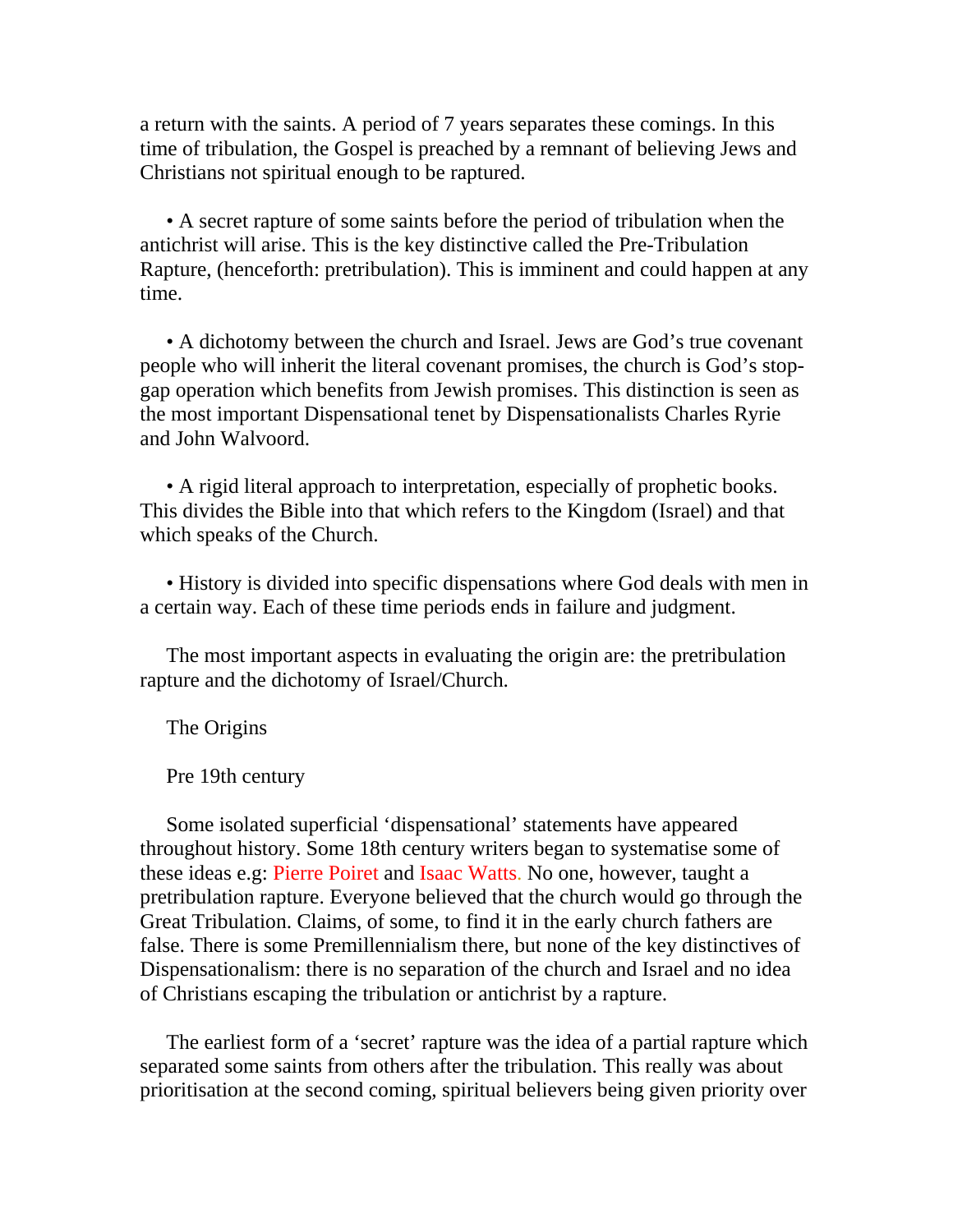less worthy ones. No one saw a place for Jews until the very end and there was no form of Church/Israel dichotomy.

## 19th century prophetic conferences

 During the 18th century there was very little teaching on the Lord's return. As a result, a reaction began in the 1820's and 30's. Prophetic periodicals and conferences abounded. Most important were the Albury conferences established by Henry Drummond in 1826-30, but the Powerscourt Conferences, instituted by Lady Powerscourt, were also significant. Anglican S.R Maitland began to teach a future rise of Antichrist and a 3½ year great tribulation in 1826. His follower, James Todd, also wrote extensively on the subject. William Burgh converted to this 'futurist' view of Revelation and wrote systematically upon it in 1835.

# Edward Irving

 Before we continue, we must explain the person of Edward Irving. Originally a Church of Scotland (Presbyterian) minister, he moved to London in 1822 and became a very famous preacher. He was such a powerful and stimulating speaker, who attracted great crowds, that in 1827 the large Regent Square church was erected for him. This was the first to adopt modern charismatic practices (including tongues) following Irving's belief that the gifts of the Spirit were about to be given again. Tongues first appeared in the west of Scotland in Spring 1830 but were soon present in Irving's church. Being expelled by the Church of Scotland in 1833 he established the Catholic Apostolic Church which was fully charismatic, including a belief in the vital role of prophets and apostles. Events soon took a turn for the worse with the gifts being abused and overruling common sense. Irving himself was ousted by men with gifts of supposed greater (apostolic) authority, and many serious doctrinal and ethical aberrations resulted. Irving himself taught a false Christology. As a result, Irving died a demoralised man and the whole movement was vilified.

 In 1830, however, Irving was at the height of his fame, and spoke at the Albury conferences. His journal The Morning Watch, which had a high eschatological content, was widely distributed. We should note that this journal was susceptible to many weird teachings in its desire to undergird a new wave of spiritual gifts. Some examples follow.

• Human pre-existence, author: 'WL'. March 1830.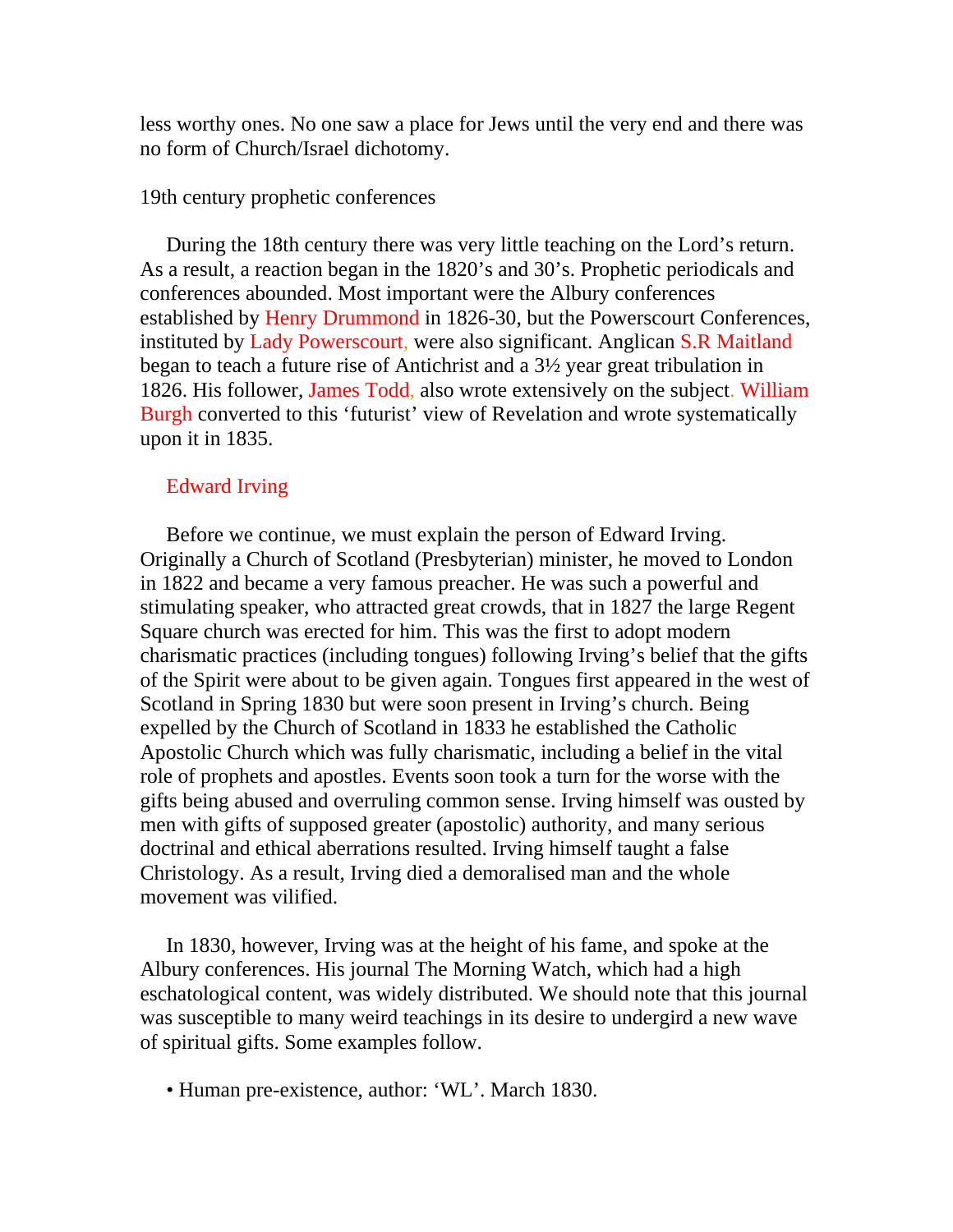• The church will give birth to generations of new people in heaven to inhabit other worlds, author: 'C'. Sept 1830.

 • The Jewish occult Cabbala rested on a 'stable' foundation, author not named. Sept 1830.

 • Christ will multiply human beings, from the church in heaven, not by creation, but by mysterious generation in the same way that Christ was generated, author: Irving, March 1833.

 • The Zodiac will bring out from secular science a conclusive demonstration of scripture chronology, author not named. March 1833.

 These sorts of doctrinal aberrations were felt to be: 'mysteries heretofore unknown' (Morning Watch June 1833). The same issue derided great theologians of the past, denigrated Christians that studied their writings as 'idolaters' and called the Evangelical World: 'modern Moabites'.

 Like many other cults, it was deemed necessary that one must join them and be initiated to be safe. Irvingite historian Edward Miller explains that it was necessary to be sealed by the apostles of the Catholic Apostolic Church in order to escape the imminent Great Tribulation.2 Each of the Irvingite apostles had to seal 12,000 before he died, but failed to do so in time (and insufficient volunteers). A helpful prophet declared that the sealing would thus be carried on in Paradise.3

### Roman Catholic influence

 The Irvingite church journal (The Morning Watch) carried an article in September 1830 that posited a two phased coming of Christ. This icritical dea is originated from a Roman Catholic Jesuit Spanish writer, called Manuel Lacunza. His book, The Coming of the Messiah in Glory and Majesty, was translated by Irving in 1827 and studied at the Albury conference, and especially at the later Powerscourt meetings. This is important - one of the key spurs to the foundations of Dispensationalism was the study of the imaginations of a Roman Jesuit, the ideas of another Jesuit, Ribera, were also considered.

 So, by about 1830 we have a high degree of eschatological speculation in conferences, books and journals; a futurist view of Revelation; a growing acceptance of extreme ideas including charismania; a Jesuit view of two second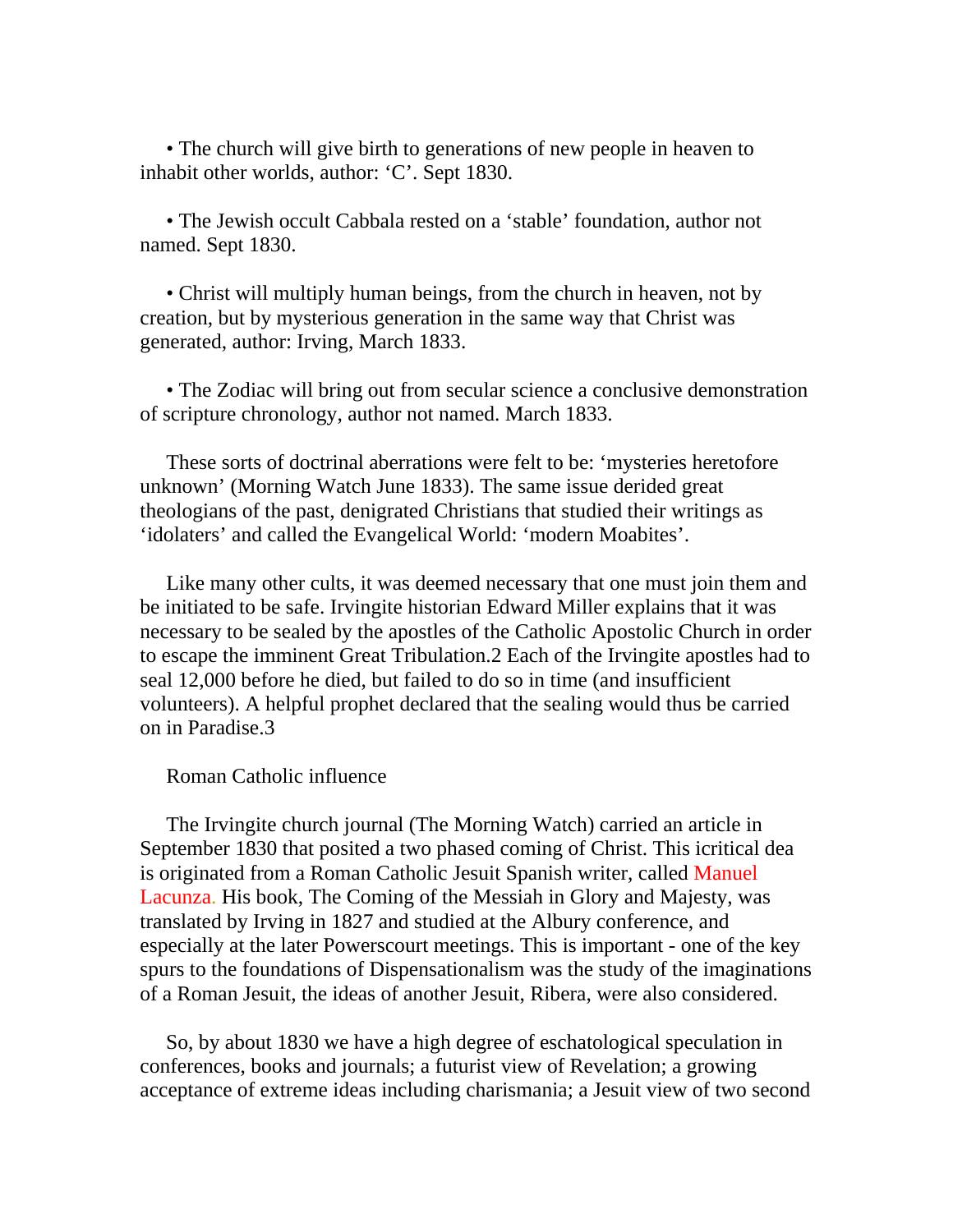comings of Christ; ideas about the separation of the church and Israel; a parenthesis of the Jewish kingdom (see later); and the expected rise of antichrist and the Great tribulation. It is also interesting to note that Joseph Smith published the Book of Mormon, teaching a regathering of Israel, in 1830. In 1831 William Miller (the founder of Adventism) began teaching his 'findings'. Jehovah's Witnesses also started soon afterwards. Chiliasm (millennialism) was in the air in the mid 19th century. The missing ingredient, however, is a secret rapture.

# Margaret Macdonald

 The first person to speak about a pretribulation rapture was a young girl named Margaret Macdonald from Port Glasgow (15 miles from Glasgow) who was familiar with The Morning Watch and Edward Irving. The vehicle of this idea was a vision which was written down and read by Irving. In the early 1800's, some people were beginning to think of a future tribulation and Antichrist. Earlier, most had been historicists who saw the 1260 days of Revelation as years, viewing tribulation as present or past and seeing the Antichrist in the pope, or Napoleon, and the beast as Jews, pagans, Arians, Saracens etc. In 1829 The Morning Watch represented the most advanced prophetical ideas, including:

- a future tribulation and Antichrist.
- a literal rapture
- a partial rapture (only those filled with the Spirit)
- however, the man-child of Rev 12 was not seen as a church symbol

 • an emphasis upon the witnesses of Zech 4 tied in to the witnesses of Rev 11. [Historically, these witnesses had been seen as the Old and New Testaments, or alternatively as Enoch and Elijah (who had been raptured)].

 Margaret saw these witnesses as a symbol of the church which introduced a completely new eschatological idea. Irving (as a historicist) had come close to this in seeing the Rev 11 witnesses as a succession of chosen men faithful to God. This is found in his introduction to the translation of Lacunza's: The Coming of the Messiah'. (Although he later in the same work states that they are a symbol of the scriptures.) Lacunza also saw them as two congregations of faithful ministers, but neither saw them as being secretly raptured before the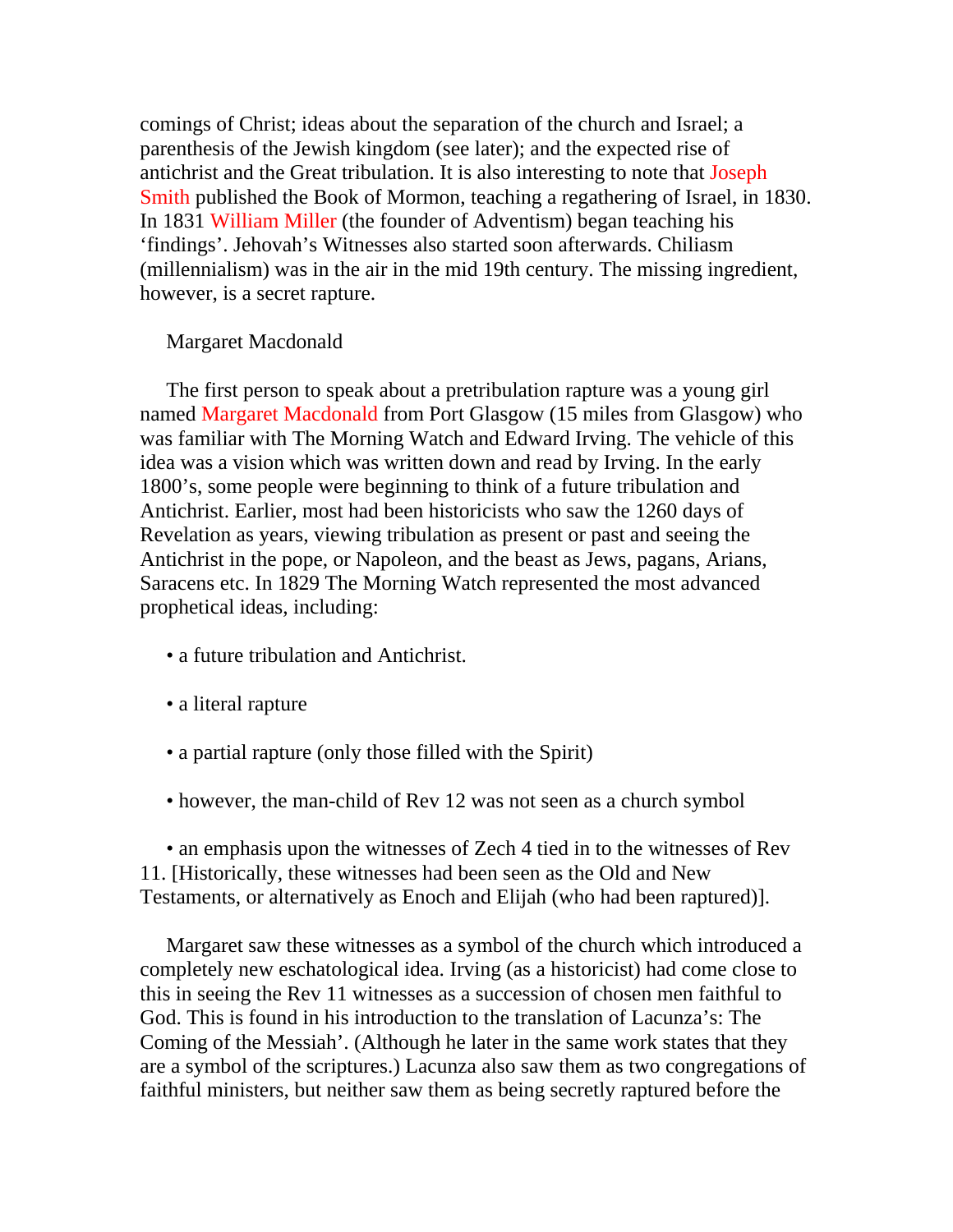Tribulation. Irving, like many others, believed he was already in the 1260 year Tribulation. 4

 Young Margaret Macdonald, who had such a critical influence in the formation of pretribulation was a poor foundation on which to rest. Her insight came in a lengthy vision after prolonged sickness which required bed-rest for 18 months. This was written down and passed to ministers, including Irving at a time when he was very susceptible to such charismatic revelation. Margaret had also only been a Christian for a year and was uneducated. It was probably these facts which led to the origin being obscured and publicised by more educated men.

 Margaret was also particularly open to the occult. Robert Norton wrote of her and a friend, 'I have seen both her and Miss Margaret Macdonald stand like statues scarcely touching the ground, evidently supernaturally'. Andrew Drummond tells us that Margaret's close friend Mary Campbell practised automatic writing and had intense psychical power and was a medium. Margaret also predicted that socialist Robert Owen was the Antichrist at the time she had her pretribulation vision.5 Margaret herself began to speak in tongues about four months after her vision in August 1830.

### The Morning Watch

 The Morning Watch did not credit Margaret Macdonald as its inspiration, although it does mention 'several young women' having given deep revelation in a few broken sentences. Robert Baxter, a lawyer who became disillusioned with the Irvingites and left them wrote about Margaret in his Narrative of Facts. He states that: 'the delusion first appeared in Scotland' but 'it was not until adopted and upheld by Mr Irving, that it began to challenge much attention.' Margaret's (uncredited) vision appeared in 1840 in the Memoirs of James  $\&$ George Macdonald of Port Glasgow written by Robert Norton. In 1861 he published her vision and named her specifically, identifying her as the source of the new doctrine. The fact that the Irvingites initiated the teaching of pretribulation is also asserted by several contemporaries, including eminent Brethren writers, such as: S. P. Tregelles, J. P. Lange, Thomas Croskery, Edward Miller (Irvingite historian), William Reid, George Stokes and J. S. Teulon.

 Subsequent to receiving a copy of Margaret's vision, The Morning Watch went into overdrive in explaining their modification of eschatology. The caught up of 1 Thess 4 is now separated from the gather of Matt 24. An article by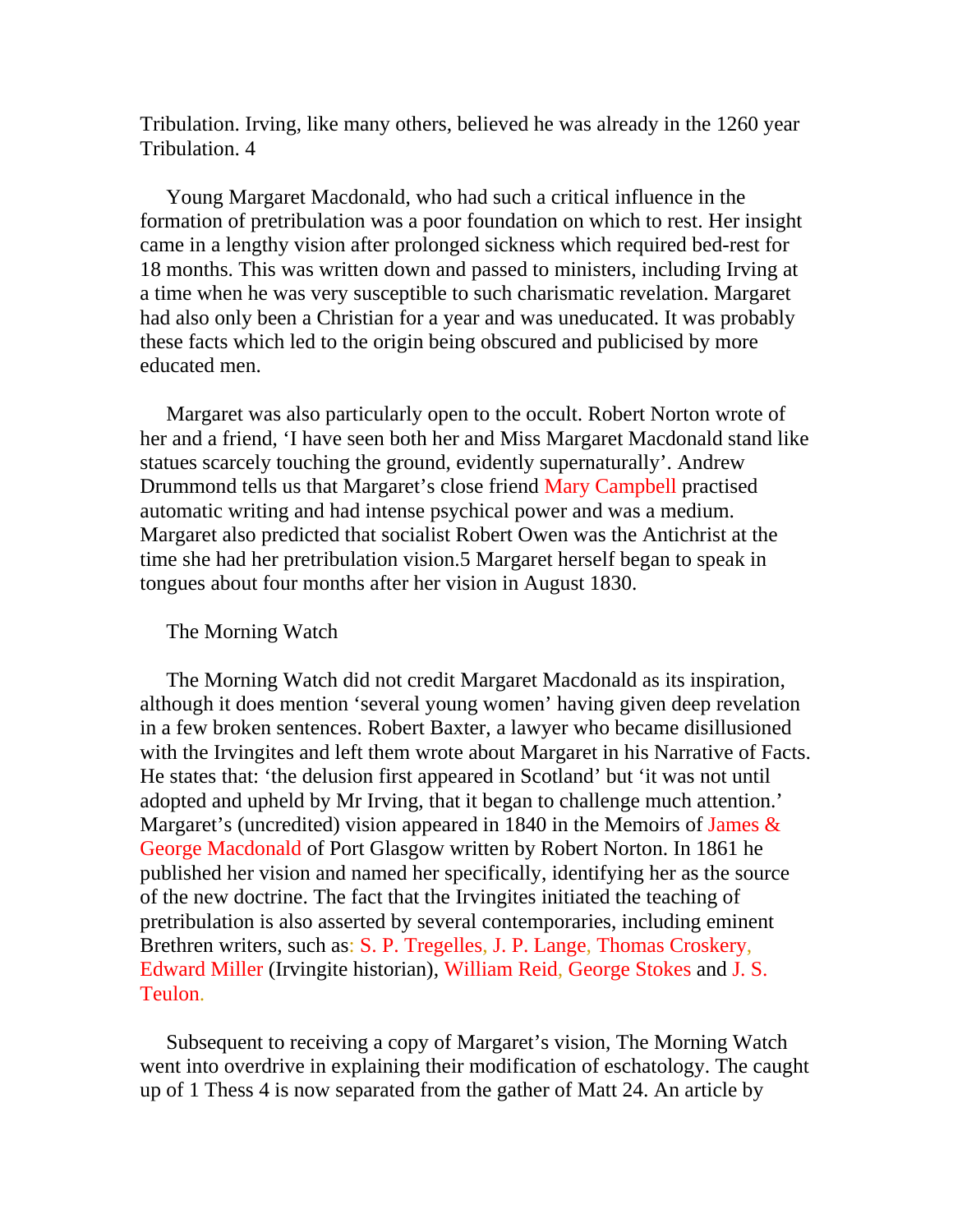'Fidus' in June 1830 clearly states that 'Philadelphia' (spiritual believers) will be raptured and 'Laodicea' (non-spiritual Christians, and Jews who follow Antichrist) will be left on earth to endure the Great tribulation. Margaret had rested on the 'two witnesses' symbol, Fidus on the 7 churches. Later, others (especially Darby) would rest upon the 'man-child' symbol. Pretribulation must lean upon these symbols from Revelation because there is absolutely no clear, non-symbolic statement in the Bible to defend it.

 The pretribulation rapture became known as 'the secret rapture'. This has tendencies of developing an elitist, arcane society of adherents, those who are privileged to know about the secret or are especially spiritual in order to take part in it. In June 1832, it was stated that the Lord's coming was only a joy for those prepared and looking for it. Only they would see the Lord, the rest of the church would only see this first appearance as a meteor or cloud.

 Other ideas began to emerge. In June 1832 an article on the feast of Tabernacles saw the seven days of the feast as seven years, the thirteen bullocks slain indicated a confederacy of thirteen hostile powers, during the rise of Antichrist, Gog and Magog etc. This appears to be the first mention of a seven year tribulation period. Out of interest, Darby was teaching a tribulation of three and a half years as late as 1868.

 Because the symbolism of types can be interpreted according to other influences, once sound Biblical hermeneutics are ignored, the interpretation of the feasts varied significantly from year to year. Irvingites shifted the rapture from feast 6 (of Lev 23's 7 feasts) to feast 5, then feast 4 and even feast 3 within the first few years. Modern Dispensationalists have the same problems. Scofield based his pretribulation rapture on feast 3 (firstfruits). Hal Lindsey has a rapture somewhere between feast 3 and 7. Edgar Whisenant based it upon feast 5, stating that it would occur in 1988. Another recent author stated that it would occur in May 1997.

 Irving's man-child ideas began to emerge in June 1831; repeated by Darby in 1839. He took Paul's teaching on the union of believers with Christ and transferred it to the the interpretation of OT prophecy and Revelation symbolism. References to 'Christ' became corporate, especially the veiled reference of the man-child in Rev 12. With appalling exegesis he sees a first company gathered (rapture of the singular child) before the others of the church who suffer in the Great Tribulation (a remnant of the woman's seed). Questions raised by this nonsense include: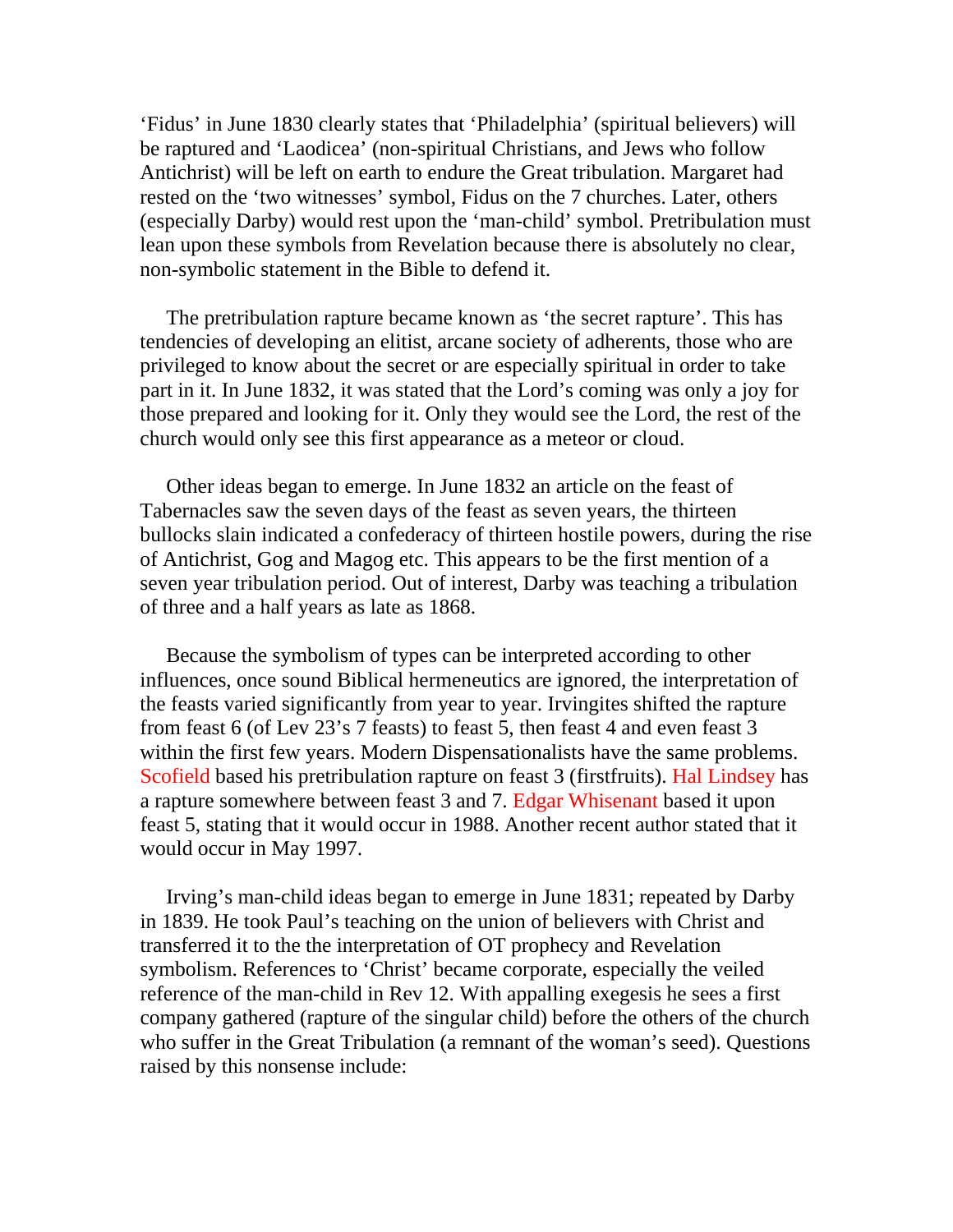• Part of the symbol is literal ('caught up'), and part is taken spiritually ('man-child').

 • If the man-child literally referred to Christ as claimed, why did the disciples not accompany Christ into heaven at his ascension?

• If the man-child symbolises a pretribulation rapture at Rev 12:5, the head needs to be on earth for the whole body and members to be caught up together.

• If the church is already mysteriously (spiritually) joined to the head, why does the church need to be with him in person at Rev 12:5?

Development by Darby

 Dave MacPherson has catalogued Darby's main eschatological beliefs in 21 tenets. He then demonstrates that all of these are present, using the same wording, in Edward Irving's preliminary discourse to Lacunza's work published in 1827. In 1829, Darby himself was only voicing 6 of the 21 items. For instance, in 1829 Darby had a Post-tribulation outlook and only saw a distinction, not a dichotomy (separation) between Israel and the church. Darby also quoted Irving, Lacunza and The Morning Watch in 1830.6

 Furthermore, Darby's idea of the parenthesis (where the Jewish kingdom is put on hold while the Gentile church is developed) appeared in 1830; but the same thought in very similar wording appeared in The Millennium by W C Davis of South Carolina in 1811.7 Lacunza also frequently mentioned this word in explaining prophetic scripture.

 It was only in 1870 that Darby's development led to the position now held by modern dispensationalists. He ceased to emphasise the man-child symbol in favour of the Philadelphia symbol, or even the apostle John who heard 'Come up hither'.8 All these had been previously stated by Irvingites, even using John as a church symbol.9

 Darby's later reminiscences show signs of misrepresentation and plagiarism. For example, his observations of an 1830's Scottish prayer meeting conducted by the Macdonalds, and which included tongue speaking,10 is almost identical to the report given by John B. Cardale printed in The Morning Watch, Dec 1830, except for one item. Darby omits Margaret's utterances regarding a pretribulation deliverance. Other writers noted this. F. Roy Coad called it, 'disingenuous tactics' and 'descended to the disreputable'.11 Benjamin Newton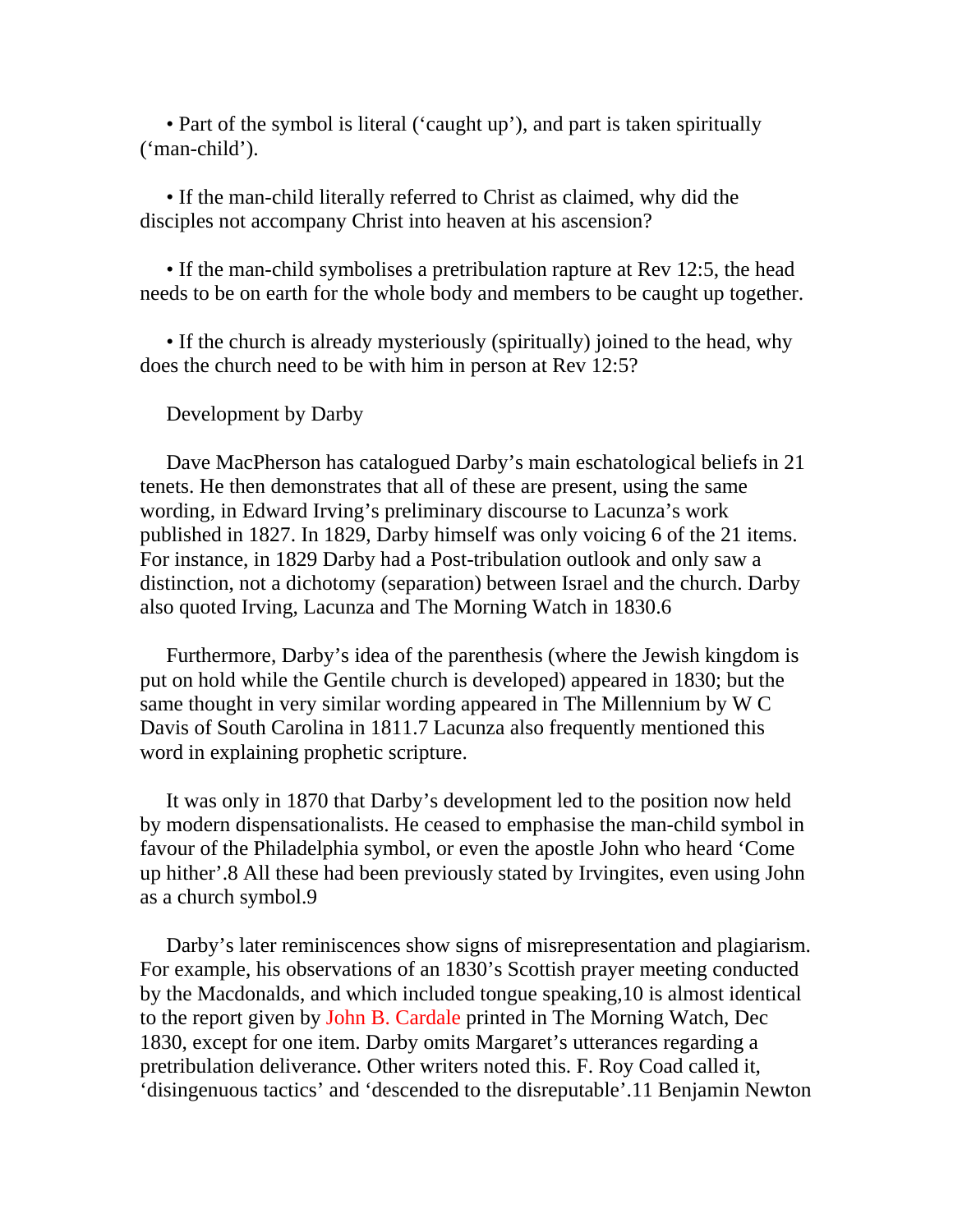wrote that Darby was most subtle (i.e. sly). Darby can be claimed as a populariser of other's thoughts on pretribulation Dispensationalism, but not the originator - as is everywhere claimed.

 Earlier historians and theologians were not in the dark on this. George Stokes wrote: 'Darby ... imbibed the Irvingite theories about prophecy, which coincided with his natural turn of mind.' 12 Samuel Tregelles, one of the ablest 19th century scholars and a Brethren leader, said that the Secret Rapture doctrine was developed by Irvingites, that Darbyites wrote heterodox tracts, misrepresented historic writings to suit their ideas, and added unsound thoughts to quotes of existing writers, all excused as being done for the honour of God.13 In editing Darby's works, William Kelly deliberately revised them to give the impression that Darby originated the key doctrines and used editing techniques to misrepresent the Irvingite position.14 Modern Dispensationalists have continued this error, by accident or design.15

 After being taken on board by the Brethren leader, John Darby, some Brethren leaders (like B. W. Newton, George Muller) rejected it. S. P. Tregelles added that the idea came from a false spirit prompting a vision in Irving's church. Other contemporary leaders, like Charles Spurgeon and William Booth also condemned the teaching.

 The ideas were exported by several visits of Darby to the USA (between 1859-74) and a series of prophetic conferences (1878-1901) presenting Dispensationalism to Americans. Delegates included Hudson Taylor, A.T. Pierson. A.J. Gordon, S.H. Kellog and W.J. Erdman.

The Scofield Bible and other writings

 Dispensationalism was Internationally popularised by the Scofield Reference Bible (arising out of these conferences and published in 1909 with over 3 million sold by 1960),16 J.N. Darby's writings, William Kelly's books, E.W. Bullinger's The Companion Bible, W.E. Blackstone's Jesus is Coming (hundreds of thousands sent free to Christian workers in USA) and many other Brethren writings. Many of these works denigrated existing commentaries, and even the church Fathers and the Reformers, and boasted a special revelation, only their works truly understood God's mysteries.

 This gave these ideas an attractive and popular 'novelty' to the Christian public. It should also be noted that there was widespread corruption in the church at large in this period with a poor level of teaching (despite some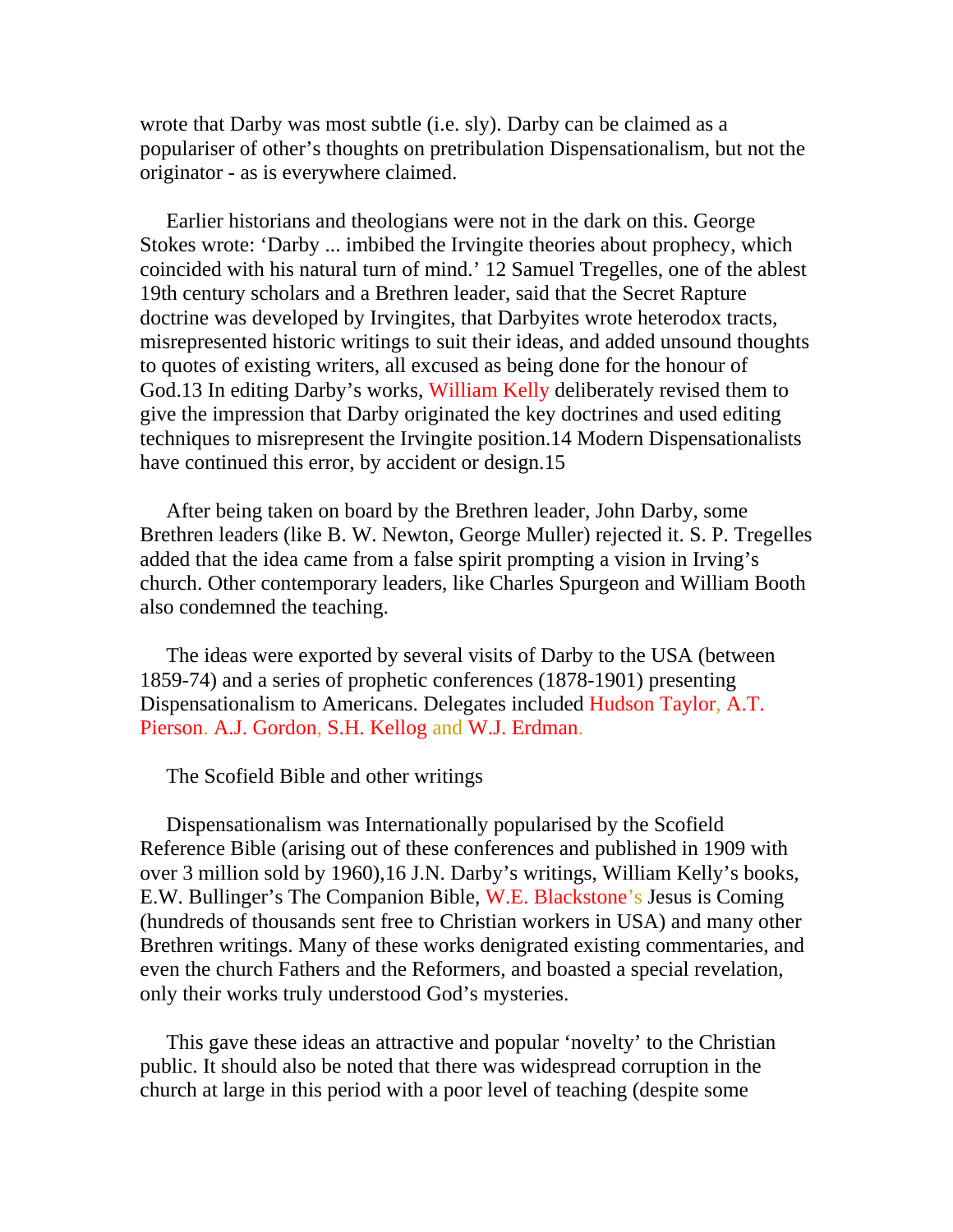notable exceptions). As a result, many people jumped on to Darby's bandwagon which promoted a return to exegetical teaching of the Bible. 'He (Darby) was able to do what he did because there was a great need ... the church was corrupt, the clergy unlearned. Liberalism had all but taken over. Prophetic teachings ... were almost unheard of. Multitudes were spiritually starved'.17

The current situation

 Today, the most popular systematic defenders are Americans (live & dead) like: Charles Ryrie, John Walvoord, Lewis Sperry Chafer, Arno Gaebelein, J. Dwight Pentecost and Ernest Pickering. At a popular level, there are numerous melodramatic paperbacks (like Hal Lindsey's: The Late Great Planet Earth) or films.

We can identify the following varieties:

 · Classical Dispensationalism - (Scofield, Chafer), Israel is on the earth, the church is in heaven and the two never meet in the new world. There are two ways of salvation: works in the OT and faith in the NT. Chafer holds to two covenants. This view dominated 1900-1950's.

 · Hyper Dispensationalism - Instead of finding the usual Dispensationalist origin of the church in Acts 2, these see it in Acts 13 (as Charles Baker, author of A Disp. Theology and associated with Grand Rapids Grace Bible College!).

 · Ultra Dispensationalism - The church begins in Acts 28 (as E.W. Bullinger, hence sometimes called Bullingerism). Therefore, only a few of Paul's letters apply to the church, the rest of the NT is Jewish.

 · Neo Dispensationalism - (Ryrie, Walvoord, Dwight Pentecost). Israel and the church will be together after the millennium; there is only one way to salvation in both testaments (faith); there is only one new covenant. Dallas seminary promotes this view.

 · Progressive Dispensationalism - In recent years some have realised that even some of the Neo Dispensational views are untenable and have sought to further ameliorate its teaching (e.g: Robert Saucy, Craig Blaising, Darrell Bock).

They state that: